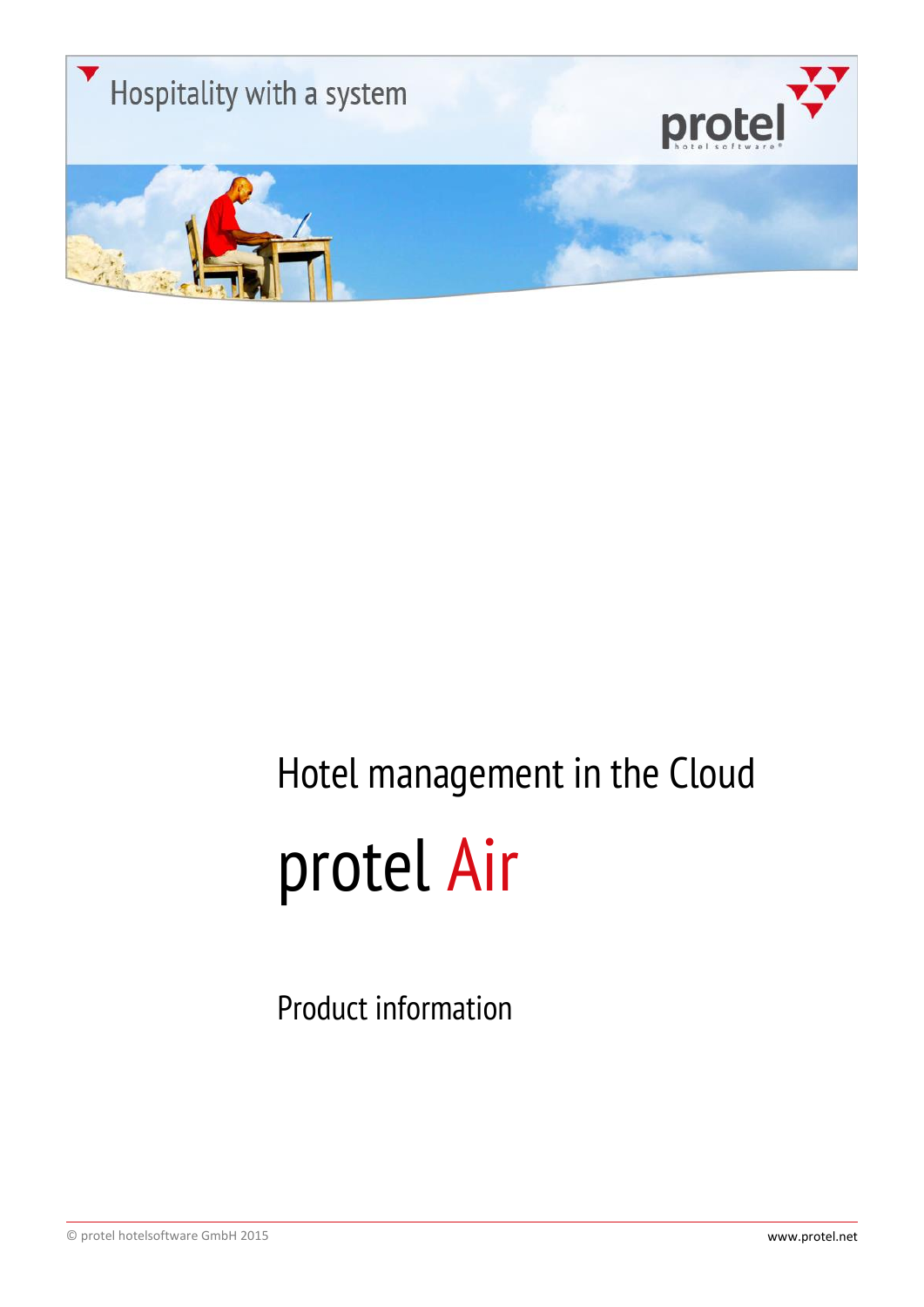

### protel Air **Hotel management in the Cloud**

The sky is the limit … The concept behind protel Air? Simple! Advanced software delivered via an internet browser saves valuable time. Time spent maintaining a costly IT-infrastructure locally, for example.

> protel Air is a comprehensive hotel management solution that reliably supports all areas of front office work, irrespective of the scale of operations.

> Thanks to the cloud, the range of traditional functionalities are improved and updated behind the scenes, guaranteeing a robust and finely tuned toolset for the demanding professional.

- Benefits **Powerful:** your business on all platforms
	- **Dependable: outstanding CRS functionality**
	- Massively scalable: suitable for thousands of rooms /users
	- $\overline{\phantom{a}}$  Reliable: Zero downtime during system updates
	- $\overline{\phantom{a}}$  Unified: multi-site platform for stationary and mobile usage
	- $\blacktriangleright$  Efficient: designed for maximum performance
	- $\blacktriangleright$  User-friendly: beautiful and fully interactive user interface
	- $\blacktriangleright$  Sustainable: latest technologies
	- $\blacktriangledown$  Independent: Windows, Mac OS, iOS, Android
	- Interactive: seamless integration of third-party applications
	- Safe: data stored in secure data center
	- Convenient: full protel support 24/7

… just use it! When it comes to protel Cloud solutions you will profit from protel's 20 years of experience in developing protel hotel management systems, supported by the constant cooperation with our many regular clients and business partners located in over 80 countries around the globe.

> protel Air will give you unlimited access to the toolbox of an experienced provider. As a result, a broad spectrum of interfaces is also available for protel Air. Our interfaces connect the Cloud software with the other systems used in your hotel, from your telephone and POS systems, to your booking portals.

And of course you will be able to use our mobile solutions and hotel apps for protel Air.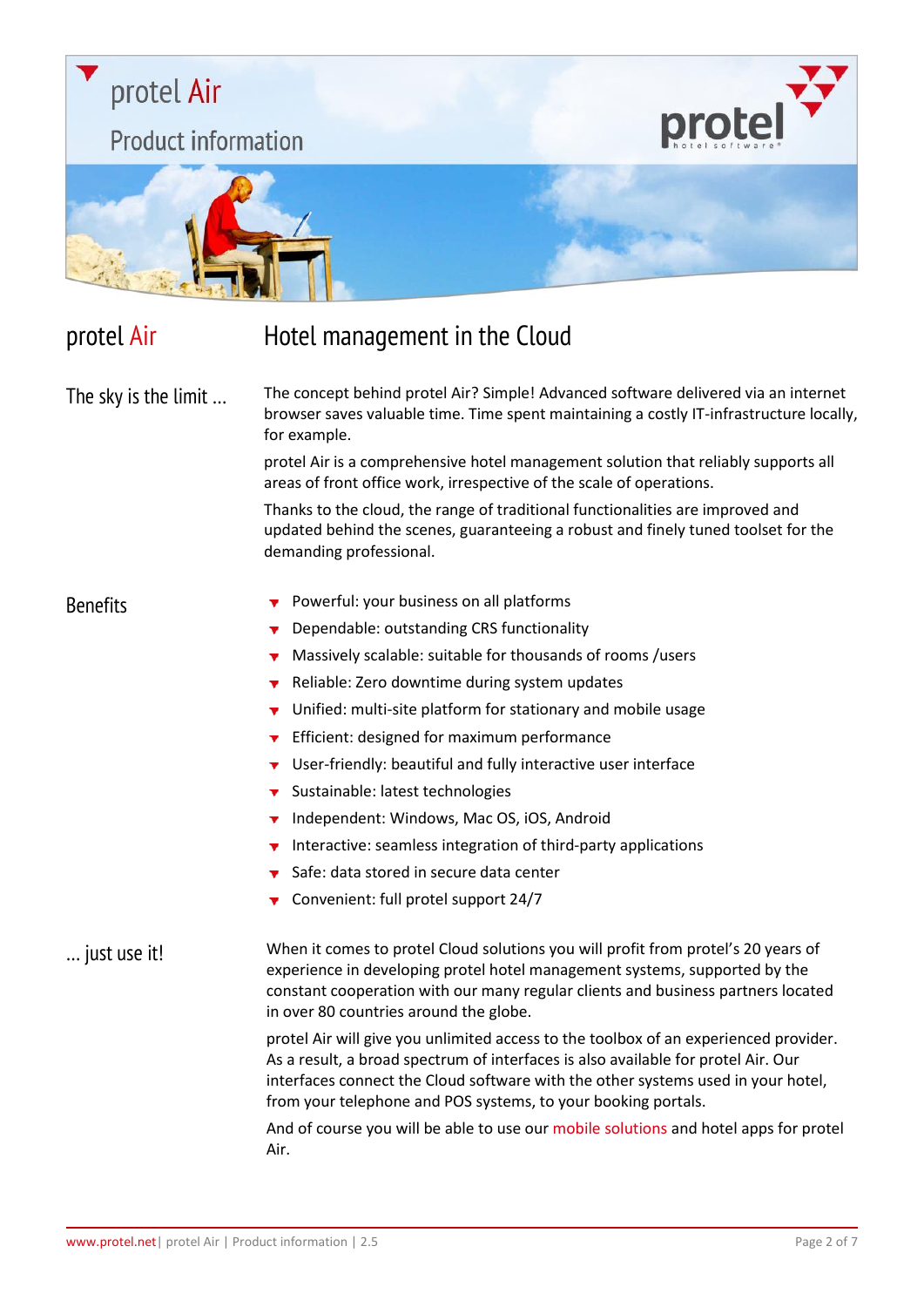## protel Air

**Product information** 



- Multi-functional room plan  $\overline{\mathbf{v}}$
- Create and change reservations anytime
- Direct access to all guest data  $\overline{\mathbf{v}}$
- Automatic update of all details  $\overline{\mathbf{v}}$ such as room status and availability
- Display of all reservation data

protel Air Room plan In the multi-functional room plan you can book rooms for single guests or a group, change<br>Protel Air Room plan <sub>reservations</sub> and directly access all guest data. Even a guest moving from one room to another no longer means additional work for you: protel Air will automatically change all relevant details such as room status, invoicing and availability.

protel



- All guest information and  $\overline{\mathbf{v}}$ specific guest wishes at your fingertips
- Clear overview through tabs for  $\overline{\mathbf{v}}$ easy access to address and contact data
- Personal service by entering  $\overline{\mathbf{v}}$ notes and adding guest codes
- Allocation of VIP codes in the  $\overline{\mathbf{v}}$ guest profile (longstay, regular guest, VIP)
- Private, businesses- and other profiles

protel Air Profiles The clearly structured tabs of the protel Air guest profile allow easy and fast access to address and contact data. They provide the reservation and invoice history of each guest, including graphs displaying generated revenue. Individual notes and keywords facilitate personal and individual guest service.

| <b>GUEST PROFILE (#419)</b> |                                |                    |                          |                                                      |                     | c. | 000          |
|-----------------------------|--------------------------------|--------------------|--------------------------|------------------------------------------------------|---------------------|----|--------------|
| <b>D</b> Overview           | <b>Guest information</b>       |                    |                          | <b>Addresses</b>                                     |                     |    |              |
| Addresses                   | Type                           | Private            | ٠                        | 14 James Cook Drive                                  |                     |    | $\checkmark$ |
| Contact data                | Last name                      | <b>Britton</b>     |                          | NSW2148 Blacktown<br>Australia                       |                     |    |              |
| Invoices                    | First name                     | Manuel             |                          | 25 Rhodesian Drive<br>NSW2148 Blacktown<br>Australia |                     |    |              |
|                             | Gender                         | male               | ٠                        |                                                      |                     |    |              |
| Text History                | Salutation                     | Dear Mr.           | ٠                        | $+$ Add                                              |                     |    |              |
| <b>Traces</b>               | Pers. Salutation               | Dear Mr.           |                          |                                                      |                     |    |              |
|                             | Language                       | English            | ٠                        | <b>Communication methods</b>                         |                     |    |              |
|                             | Nationality                    | Australian         | ۰                        | E-Mail                                               | britton@example.com |    |              |
|                             | <b>Additinonal information</b> |                    |                          | Phone                                                | +491771234567       |    | ✔            |
|                             |                                |                    |                          | <b>Skype</b>                                         | mabriaustralia      |    | $\Box$       |
|                             | <b>VIP Codes</b>               |                    | ۰                        | $+$ Add                                              |                     |    |              |
|                             | Company                        | ResMed Inc.        | 8 Q<br>$\otimes$ $\star$ |                                                      |                     |    |              |
|                             | Birthday                       | 03/18/1974         | 肅                        |                                                      |                     |    |              |
|                             | License plate                  | MX689 PMC          |                          |                                                      |                     |    |              |
|                             | Passport no.                   | 1245-454578        |                          |                                                      |                     |    |              |
|                             | Price code                     | Best flexible rate | ۰                        |                                                      |                     |    |              |
|                             |                                |                    |                          |                                                      |                     |    |              |
|                             |                                |                    |                          |                                                      |                     |    |              |
|                             |                                |                    |                          |                                                      |                     |    |              |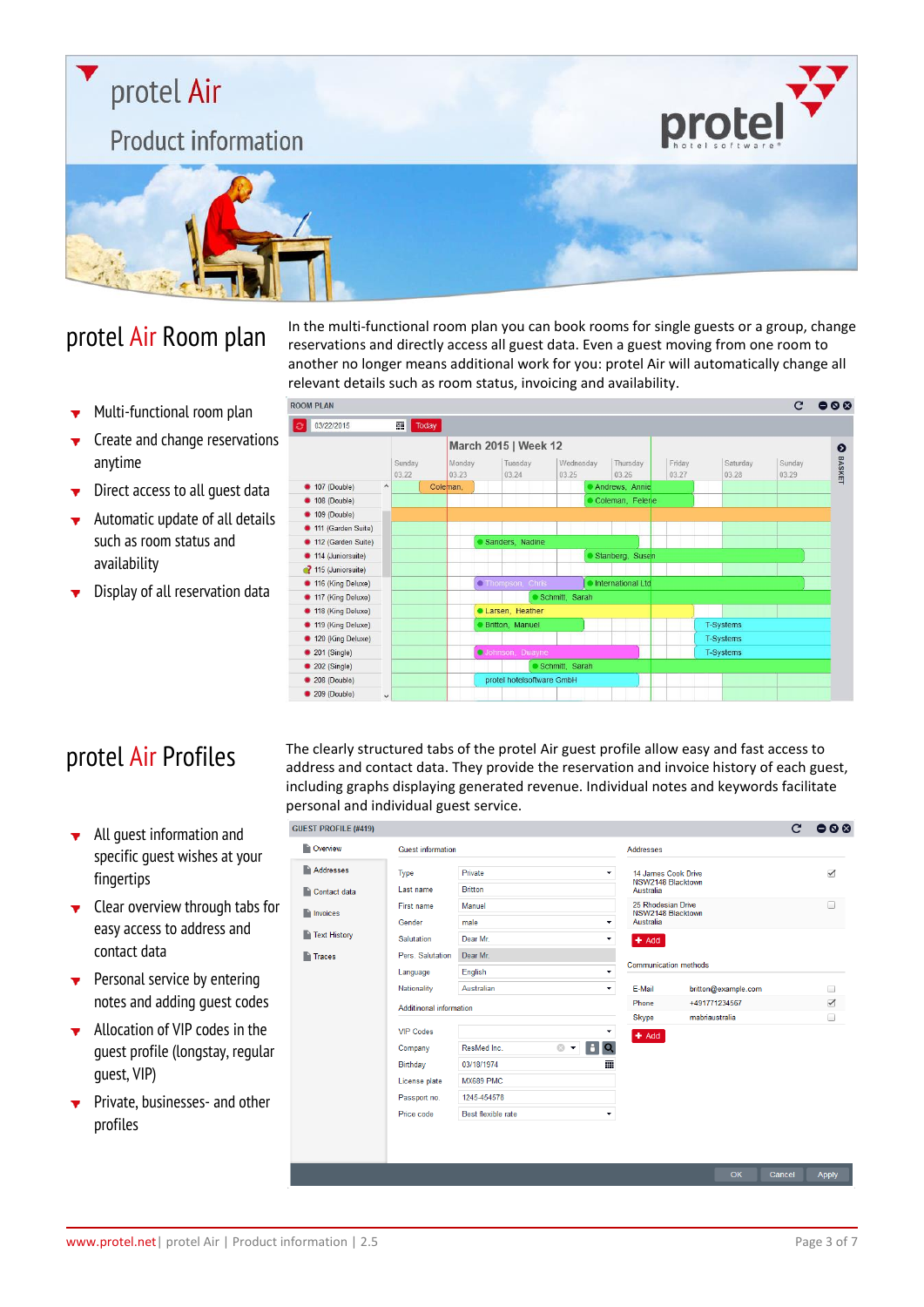# protel Air protel **Product information**

- Various daily and manager reports
- **v** Various filter options per report for a precise search
- Retrieval of reports either as  $\mathbf{v}$ PDF or Excel spreadsheet
- **v** Cost-effective through Open Office connection, MS Word is not required
- **v** Comfortable distribution of reports using the online Cloud storage tool "Dropbox"

protel Air Reporting The hotel's daily routines generate a vast amount of data. The protel Air<br>Reporting as been and manages this data to support your operative business Reporting gathers and manages this data to support your operative business. This enables you to make quick and safe decisions for every facet of your business.

| <b>REPORTS</b>                                                                                                                                                                                                                                                     |                                                                                                                                                             |                                                                  | C<br>$\bullet\bullet\bullet$                                                                                                                           |
|--------------------------------------------------------------------------------------------------------------------------------------------------------------------------------------------------------------------------------------------------------------------|-------------------------------------------------------------------------------------------------------------------------------------------------------------|------------------------------------------------------------------|--------------------------------------------------------------------------------------------------------------------------------------------------------|
| Front Office<br>NatStat<br><b>PhoneItems</b><br>RegionStat<br>Cashreport<br>NatStat<br><b>PhoneItems</b><br>RegionStat<br>Cashreport<br>Reservation<br><b>D</b> OptionsbyresID<br><b>Channels</b><br>Comereason<br>CommunicationChannel<br>HouseStateSortedByRooms | <b>House State</b><br>Day wise illustration of capacities, tunrover and revenue.<br><b>REPORTING PERIOD</b><br>From<br>龗<br>03/26/15<br>To<br>夁<br>03/26/15 | <b>GROUP</b><br>Summary<br>Page<br>Page<br>Month<br>لهام<br>Year | <b>GENERATE FOR</b><br><b>Type</b><br>Full hotel<br>Room<br>318, 304, 120, 209, 308<br>۰<br>Room type<br>Double Room<br>۰<br><b>State</b><br>Confirmed |
| <b>HouseState</b><br>DiscountGroups<br>RateGroup<br><b>D</b> OptionsbyresID<br><b>Channels</b><br>Comereason<br>CommunicationChannel                                                                                                                               | $\checkmark$                                                                                                                                                |                                                                  | Filter<br>All<br>۰<br>Revenue<br>Gross<br>۰                                                                                                            |
| <b>PDF</b><br>۰<br>☑<br>Format                                                                                                                                                                                                                                     | office@demohotel.net                                                                                                                                        |                                                                  | Print<br>Cancel                                                                                                                                        |

- $\bullet$  Content and appearance fully customizable
- $\blacktriangleright$  Search by pre-defined filter criteria
- $\blacktriangleright$  Show or hide columns
- Save all list settings
- Print or export as spread sheet
- User defined lists

protel Air Active Lists Active lists in protel Air are an essential resource for the daily work at the front desk. All information and functions are right at hand when needed. The entries in the interactive lists link to the dialogs, with which they can be edited.

| <b>TIVE LISTS</b>     |                                  |                          |                      |                          |            |                                      |              |        |                      |                        |                             | C                              | $\bullet\circ\circ$ |
|-----------------------|----------------------------------|--------------------------|----------------------|--------------------------|------------|--------------------------------------|--------------|--------|----------------------|------------------------|-----------------------------|--------------------------------|---------------------|
| Arrivals<br>h-house   | Search<br>Period<br>$\checkmark$ | Valid from<br>03/01/2015 |                      | Valid to<br>03/31/2015 图 |            | Type<br>Guests $\blacktriangleright$ | Name<br>Name |        | Res./CRS<br>Res./CRS | Rate code<br>Rate code | Room/r. type<br>Room/r. typ | <b>Status</b><br>Voided, De: v | Q                   |
|                       | <b>Booker</b>                    |                          | Arrival <sup>+</sup> |                          | Departure  | <b>Nights</b>                        | Curr.        | Price  | Res. No.             | <b>Total</b>           | <b>RT</b>                   | Rate code                      |                     |
| <b>Departures</b>     | protel hotelsoftware             |                          | 03/23/20             |                          | 03/26/2015 | 3                                    | <b>USD</b>   | 318.00 | 3027                 | 318.00                 | Double                      | Std                            |                     |
| Invoices              | protel hotelsoftware             |                          | 03/23/20             |                          | 03/26/2015 | 3                                    | <b>USD</b>   | 318.00 | 3027                 | 0.00                   | <b>Double</b>               | Std                            |                     |
| <b>Reservations</b>   | <b>T-Systems</b>                 |                          | 03/23/20             |                          | 03/30/2015 | $\overline{7}$                       | <b>USD</b>   | 98.00  | 3051                 | 686.00                 | Juniorsuite                 | Std                            |                     |
|                       | Sanders, Nadine                  |                          | 03/23/20             |                          | 03/26/2015 | 3                                    | <b>USD</b>   | 108.00 | 3111                 | 324.00                 | <b>Garden Suite</b>         | Std                            |                     |
| <b>Traces</b>         | Drath, Henrike                   |                          | 03/23/20             |                          | 03/25/2015 | $\overline{2}$                       | <b>USD</b>   | 78.00  | 3105                 | 156.00                 | Single                      | Std                            |                     |
| Cancellations         | Coleman, Felene                  |                          | 03/23/20             |                          | 03/24/2015 | -1                                   | <b>USD</b>   | 78.00  | 3097                 | 156.00                 | <b>Double</b>               | Std                            |                     |
|                       | Schmitt, Sarah                   |                          | 03/24/20             |                          | 04/01/2015 | 8                                    | <b>USD</b>   | 78.00  | 3049                 | 624.00                 | <b>King Deluxe</b>          | Std                            |                     |
| Housekeeping          | Schmitt, Sarah                   |                          | 03/24/20             |                          | 03/30/2015 | 6                                    | <b>USD</b>   | 78.00  | 3049                 | 468.00                 | Single                      | Std                            |                     |
| <b>Lost and found</b> | Andrews, Annie                   |                          | 03/24/20             |                          | 03/27/2015 | 3                                    | <b>USD</b>   | 78.00  | 3075                 | 234.00                 | Single                      | Std                            |                     |
|                       | protel                           |                          | 03/25/20             |                          | 03/27/2015 | $\overline{2}$                       | <b>USD</b>   | 223.00 | 3119                 | 446.00                 | Juniorsuite                 | <b>Best FLEX</b>               |                     |
| Maintenance           | Stanberg, Susen                  |                          | 03/25/20             |                          | 03/28/2015 | 3                                    | <b>USD</b>   | 105.00 | 3115                 | 315.00                 | Single                      | <b>EMP</b>                     |                     |
| <b>Nake Ups</b>       | Stanberg, Susen                  |                          | 03/25/20             |                          | 03/28/2015 | 3                                    | <b>USD</b>   | 105.00 | 3065                 | 315.00                 | Single                      | <b>EMP</b>                     |                     |
|                       | Stanberg, Susen                  |                          | 03/25/20             |                          | 03/29/2015 | 4                                    | <b>USD</b>   | 160.00 | 3115                 | 640.00                 | Juniorsuite                 | <b>EMP</b>                     |                     |
| Meal Plan             | Stanberg, Susen                  |                          | 03/25/20             |                          | 03/28/2015 | 3                                    | <b>USD</b>   | 105.00 | 3115                 | 315.00                 | Single                      | <b>EMP</b>                     |                     |
|                       | Stanberg, Susen                  |                          | 03/25/20             |                          | 03/28/2015 | 3                                    | <b>USD</b>   | 105.00 | 3115                 | 315.00                 | Single                      | <b>EMP</b>                     |                     |
| <b>Birthday list</b>  | Stanberg, Susen                  |                          | 03/25/20             |                          | 03/29/2015 | $\overline{4}$                       | <b>USD</b>   | 160.00 | 3115                 | 640.00                 | Juniorsuite                 | <b>EMP</b>                     |                     |
| Reservation analysis  | $\langle$                        |                          |                      |                          |            |                                      |              |        |                      | 10,23                  |                             |                                | $\rightarrow$       |
| Actionlog             | <b>Guest profile</b>             |                          | Open res.            | Open invoice             |            | Void                                 | Res. conf.   |        | Room Allocation      | Print Tasks            |                             |                                |                     |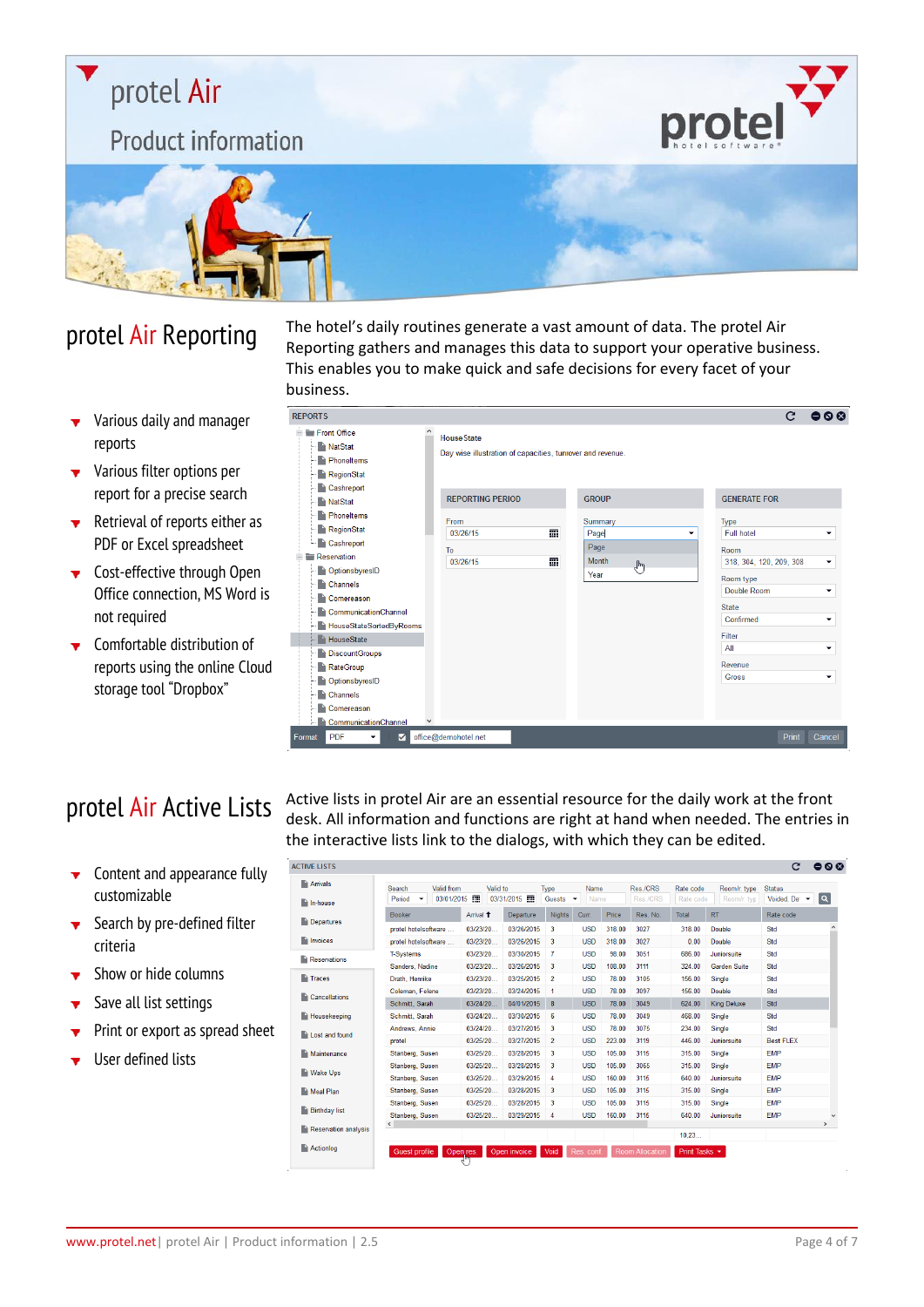## protel Air

### **Product information**



### protel Air Booking

#### Optional add-ons

- Seamlessly integrated into the hotel's website for direct entry
- Flavors for corporate, restaurant  $\overline{\mathbf{v}}$ and MICE booking
- $\sqrt{100\%}$  seamlessly integrated functionality
- $\blacktriangleright$  Eliminates publication of availability controls, rates and inventory
- $\blacktriangleright$  Simplifies Web Booking across group inventory
- Shop-inspired user guidance to make booking a shoppingexperience
- $\blacktriangleright$  Up-selling of optional items (early arrival/late check-out, welcome pack…)
- Responsive Design: Optimal display on PCs, tablets, and smartphones

Cut from one cloth: individual room reservations, corporate booking, restaurant booking, MICE booking – seamlessly integrated, across all associated hotels.

With protel booking tools you put the power and convenience of online booking at your guests' fingertips.

protel

| Select dates | $\overline{2}$ | Select hotel  | $\mathbf{3}$        | Select room                         | $\overline{4}$     |                 | Pre-check-out             | 5 <sup>5</sup>       | Check-out          | 6 | Confirmation |  |
|--------------|----------------|---------------|---------------------|-------------------------------------|--------------------|-----------------|---------------------------|----------------------|--------------------|---|--------------|--|
|              |                | Book a room   |                     | Request a table                     |                    | <b>Vouchers</b> | <b>Items</b>              |                      |                    |   |              |  |
|              |                | Location:     |                     |                                     |                    | Hotels:         |                           |                      |                    |   |              |  |
|              |                | $\odot$       | $-$ Location $-$    |                                     | $\pmb{\mathrm{v}}$ | ▣               | ---- hotel selection ---- |                      | $\pmb{\mathrm{v}}$ |   |              |  |
|              |                |               | Arrival:            |                                     |                    |                 | Departure:                |                      |                    |   |              |  |
|              |                | 曲             | 4/30/15             |                                     |                    | m               | 5/1/15                    |                      |                    |   |              |  |
|              |                | Rooms: 0      |                     |                                     |                    | Adults: 0       |                           |                      | Children: O        |   |              |  |
|              |                | $Q_{\varphi}$ |                     |                                     |                    | 會               |                           | $\tilde{\mathbf{r}}$ | n                  |   |              |  |
|              |                | 日             |                     | Book rooms with varying occupancies |                    |                 |                           |                      |                    |   |              |  |
|              |                |               | More options $\vee$ |                                     |                    | <b>BIFORME</b>  |                           |                      | <b>Search</b>      |   |              |  |



#### **Book Online**

"Book Online" – This button should always be visible to the guest. And when he clicks it, things ought to happen quickly: Check availability, book room and other offers! protel Air's online booking tools make sure that guests who want to book a room at your hotel can do that

#### quickly.

protel booking tools such as the web booking engines WBE and MICE WBE open the door to the world of online direct sales and marketing to your company. The interface hub protel IDS connect offers a broad range of interfaces with Internet Distribution Systems (IDS), Online Travel Agencies (OTA) such as booking.com, hotels.com, etc.

Whether you directly or indirectly connect with certain sales channels or use a channel manager such as Cultuzz, all reservations will automatically be transferred to your protel Air hotel management, without you having to even lift a finger. The availabilities will then automatically be adjusted accordingly and taken into account for further enquiries.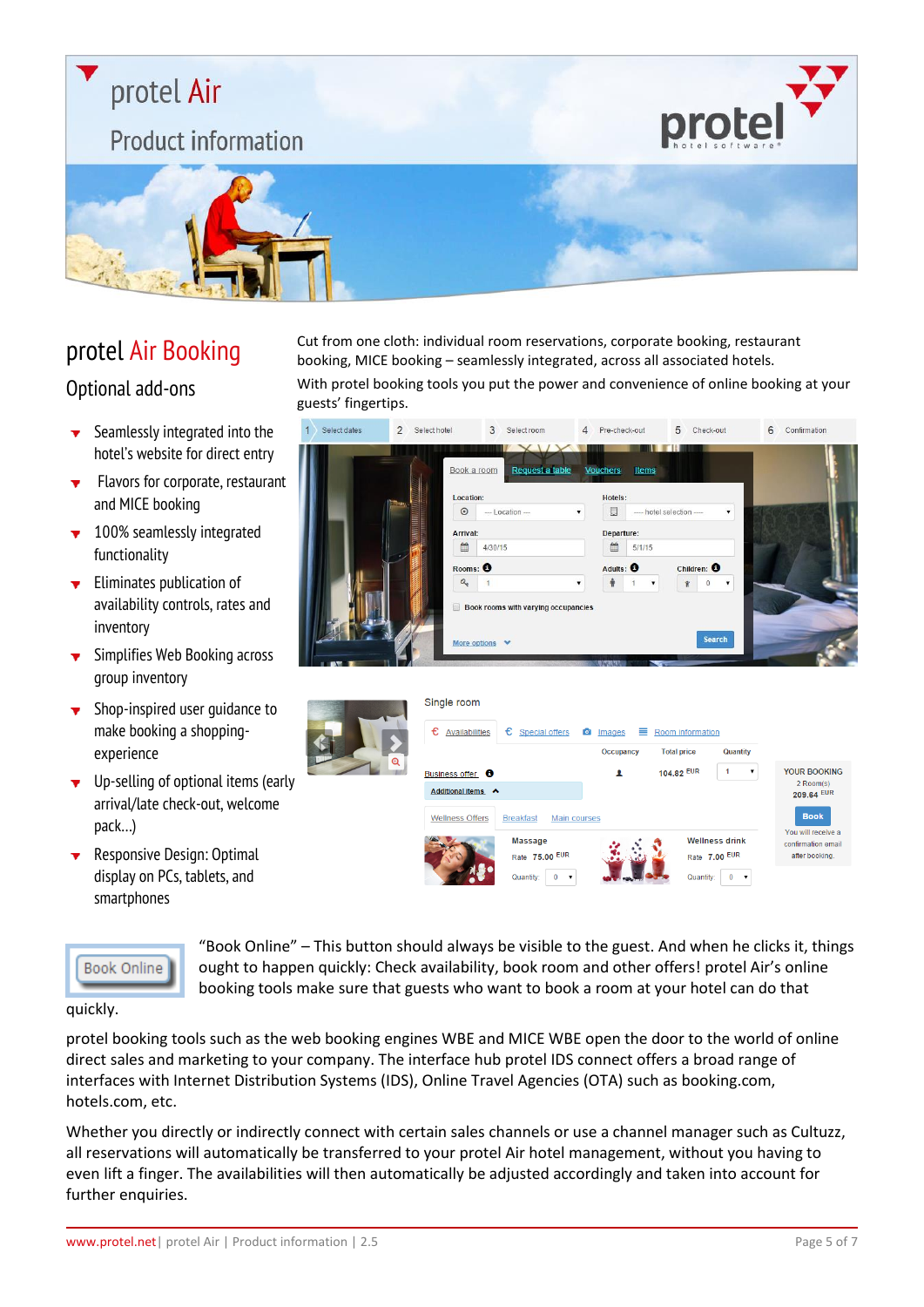# protel Air protel **Product information**

## protel Air Apps Optional add-ons

protel Air for iPad

- use all classic front office  $\blacktriangledown$ functions on the iPad
- $\bullet$  retrieve and edit current statistics during meetings
- $\bullet$  check in guests in "on the fly"
- use the iPad as a "floating front  $\blacktriangledown$ desk" to flexibly manage peak seasons

When a guest checks out, his level of satisfaction will depend mostly on how well he feels he was cared for. With guest facing applications such as mobile apps, messaging systems or questionnaire tools, a hotel can specifically influence how a guest experiences and evaluates the hotel's services.



#### protel Housekeeping

- $\blacktriangleright$  Housekeeping list with information about room status, actual occupancy and guests
- $\blacktriangleright$  For all things lost and found. Items are immediately shown in protel Air Front Office
- $\blacktriangleright$  List of work orders with information the technician needs for his work.

| 1:37 PM<br>mil |             | attl                              |
|----------------|-------------|-----------------------------------|
| Housekeeping   |             | Deskto                            |
| Housekeeping   | Maintenance | 105(<br>Stayo<br>Claim<br>Jean-   |
| Lost + Found   | Settings    | 11.02                             |
| Offline Cache  |             | 201(<br>Stayo<br>Streitl<br>Kim E |
| Help<br>Logout | s<br>s      | 02.02                             |
|                |             | 201(<br>Stay<br>Beaut<br>Charle   |
|                |             |                                   |

| 1:37 PM<br>an I                                                                                | ▭                               |  |
|------------------------------------------------------------------------------------------------|---------------------------------|--|
| Desktop:<br>Housekeeping                                                                       | J.                              |  |
| 105 (ExRo)<br>Stayover<br>Clairmont-Tonnerre<br>Jean-Jaques<br>11.02.12 12:00 - 14.02.12 11:59 | ц<br>Occupied<br>Out of service |  |
|                                                                                                |                                 |  |
| 201 (LuxRo)<br>Stayover<br>Streitbörger<br>Kim Björn<br>02.02.12 12:00 - 13.02.12 11:59        | <b>Occupied</b><br>Clean        |  |
|                                                                                                |                                 |  |
| 201 (LuxRo)                                                                                    | عبا                             |  |
| Stayover<br>Beaufort-Lucinge<br>Charles-Henri                                                  | Occupied<br>Clean               |  |
| Overview                                                                                       |                                 |  |
|                                                                                                |                                 |  |



| 1:37 PM<br>.utl<br>Desktop Lost & Found | 50        |
|-----------------------------------------|-----------|
| $\alpha$                                | Abbrechen |
| 17<br>103 (ExRo)<br>Aberdeen            | Found     |
| Cellphone pouch                         | E         |
| 16                                      | Found     |
| no room allocated<br>Name               |           |
| iPad Mini                               |           |
|                                         |           |